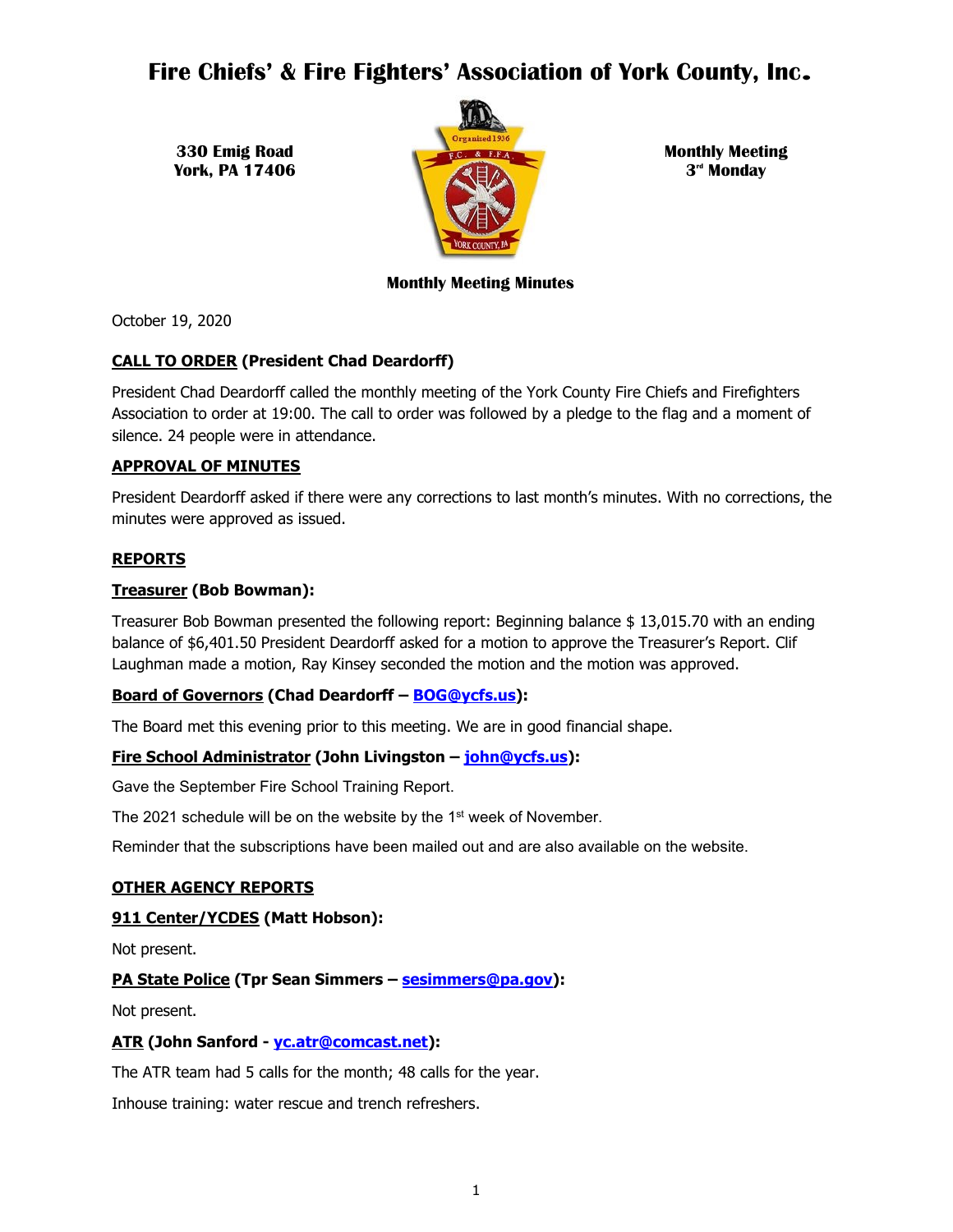# **OEM (Dan Santoemma):**

Not present. No report.

# **Haz-Mat (Ray Kinsey):**

The Haz-Mat team had 4 calls for the month; 69 calls for the year.

Noted that this Saturday (10/24) is the walk-thru for their annual drill with the actual drill on Sunday drill at 09:00.

# **Fire Police (Bud Yoe):**

Station 37 traffic unit still needs to be inspected.

# **COMMITTEE REPORTS**

# **Radio/Communications (Joe Madzelan – [radio@ycfs.us\)](mailto:radio@ycfs.us):**

Met last month and continued discussion on dispatcher shortage.

Reminded everyone to be using the latest utility contact list sent out by Kelly listing private contact numbers. Chad will send out the list again.

Discussed widespread use of CrewForce and voice paging.

The radio application will be changing to go through the Apparatus Inspection Committee before going to the Radio Work Group if needed.

Emergency Reporting is having occasional issues downloading data for reports.

# **Fire School Committee (Bob Sells – [solver418@gmail.com\)](mailto:solver418@gmail.com):**

Burn instructors will be meeting to discuss changes to the burn building and current policies. Any suggestions for policy updates are requested to be sent to Bob.

# **Rescue Inspection (Tony Clousher/Tony Myers – rescue@ycfs.us):**

The committee is down to 2 rescues that he is trying to reach for inspections.

# **Public Safety Policy Board (Chad Deardorff):**

The Board did meet last week and discussed same issues as Radio Work Group. Also noted that PD requested additional representation on the Board.

# **UNFINISHED BUSINESS:**

None.

# **NEW BUSINESS:**

None.

# **REMARKS FOR THE GOOD OF THE ASSOCIATION:**

John Sanford asked about the COVID relief grant and what is covered. Discussion followed that any items need to be tied to COVID. Chad noted that the State Fire Commissioner, Bruce Trego, is the administrator if anyone has any questions.

The next meeting will be November 16, 2020 at 19:00 at the Fire School.